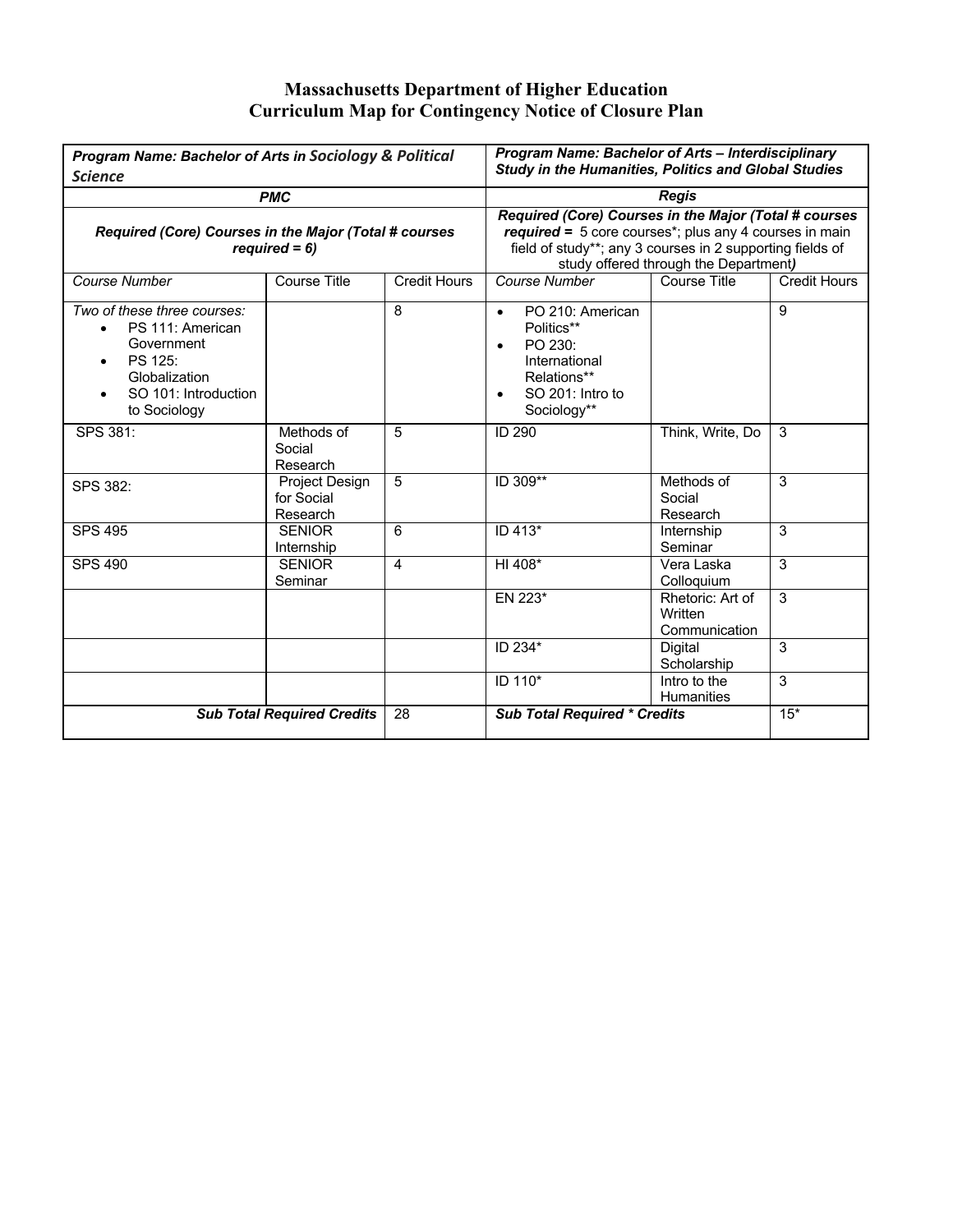## **Massachusetts Department of Higher Education Curriculum Map for Contingency Notice of Closure Plan**

| Elective Courses (Total # courses required = 6) (attach list of<br>choices if needed) |                                          | Elective Courses (Total # courses required =10)<br>(attach list of choices if needed): |                                                                                                                                 |                        |  |
|---------------------------------------------------------------------------------------|------------------------------------------|----------------------------------------------------------------------------------------|---------------------------------------------------------------------------------------------------------------------------------|------------------------|--|
|                                                                                       |                                          |                                                                                        | In addition to the required courses noted in the first section, any                                                             |                        |  |
| Required in the Sociology concentration                                               |                                          |                                                                                        | of the courses below (treated as required concentration courses                                                                 |                        |  |
| AN 101<br><b>Cultural Anthropology</b>                                                |                                          |                                                                                        | at Regis but as electives at PMC) would meet the requirements<br>of the Politics/Global Studies field of study at Regis. (Any 4 |                        |  |
|                                                                                       |                                          |                                                                                        | courses in main field of study**; any 3 courses in 2 supporting                                                                 |                        |  |
| SO 216<br><b>Making Morality</b><br>The Nature of Prejudice and                       |                                          |                                                                                        | fields of study offered through the Department)                                                                                 |                        |  |
| SO 250                                                                                | Discrimination                           |                                                                                        | SO 213 Cultural Anthropology**                                                                                                  |                        |  |
| <b>SPS 220</b>                                                                        | Local Action Global Change               |                                                                                        | PS 306 Cultural Psychology                                                                                                      |                        |  |
|                                                                                       |                                          |                                                                                        | SO 303A Systems of Oppression**                                                                                                 |                        |  |
| <b>Two Electives</b>                                                                  |                                          |                                                                                        | ID 330 The Common Good                                                                                                          |                        |  |
| AN 215/315                                                                            | <b>Making Monsters</b>                   |                                                                                        | EN 234 The Body in Literature                                                                                                   |                        |  |
| PY 345                                                                                | Psychology of the Family                 |                                                                                        | PS 307 Child Development                                                                                                        |                        |  |
| SO 291/391                                                                            | Sociological Theory                      |                                                                                        | SO 205 Social Problems                                                                                                          |                        |  |
| SO 310                                                                                | Family in Society                        |                                                                                        | No equivalent                                                                                                                   |                        |  |
| SO 320                                                                                | Health, Medicine and Society             |                                                                                        | SO 355 Sociology of Health and Wellness<br>PO 231Human Rights                                                                   |                        |  |
| SO 330                                                                                | Power and Privilege                      |                                                                                        | SO 260 Peace in the New Millennium                                                                                              |                        |  |
| <b>SPS 305</b>                                                                        | Social Movements                         |                                                                                        |                                                                                                                                 |                        |  |
|                                                                                       |                                          |                                                                                        | NB:<br>First Supporting Field: any 3 courses in the Humanities                                                                  |                        |  |
|                                                                                       |                                          |                                                                                        | Department, excluding Sociology, Anthropology, or Political                                                                     |                        |  |
|                                                                                       |                                          |                                                                                        | Sciences courses                                                                                                                |                        |  |
|                                                                                       |                                          |                                                                                        | Second Supporting Field: any three courses in the Humanities,                                                                   |                        |  |
|                                                                                       |                                          |                                                                                        | excluding Sociology, Anthropology, or Political Sciences<br>courses.                                                            |                        |  |
| <b>Sub Total Elective Credits</b>                                                     |                                          | 24                                                                                     | <b>Sub Total Elective Credits</b>                                                                                               | 24                     |  |
|                                                                                       |                                          |                                                                                        |                                                                                                                                 |                        |  |
|                                                                                       | <b>Distribution of General Education</b> | # of Gen Ed                                                                            | <b>Distribution of General Education</b>                                                                                        |                        |  |
| <b>Requirements</b><br>Attach List of General Education Offerings                     |                                          | Credits                                                                                | <b>Requirements</b><br>Attach List of General Education Offerings                                                               | # of Gen Ed<br>Credits |  |
| (Course Numbers, Titles, and Credits)                                                 |                                          |                                                                                        | (Course Numbers, Titles, and Credits)                                                                                           |                        |  |
| Ideas, Values and Meaning                                                             |                                          | 8                                                                                      | One designated course from each area                                                                                            | 9                      |  |
|                                                                                       |                                          |                                                                                        | below:                                                                                                                          |                        |  |
|                                                                                       |                                          |                                                                                        | <b>Ethical Reasoning and Analysis</b>                                                                                           |                        |  |
|                                                                                       |                                          |                                                                                        | Philosophy                                                                                                                      |                        |  |
|                                                                                       |                                          |                                                                                        |                                                                                                                                 |                        |  |
|                                                                                       | Art and Literature                       |                                                                                        | <b>Religious Studies</b>                                                                                                        |                        |  |
|                                                                                       |                                          | 8                                                                                      | One designated course from each area                                                                                            | 6                      |  |
|                                                                                       |                                          |                                                                                        | below:                                                                                                                          |                        |  |
|                                                                                       |                                          |                                                                                        | Literature                                                                                                                      |                        |  |
|                                                                                       |                                          | 8                                                                                      | <b>Expressive Arts</b><br>One designated course from each area                                                                  | 9                      |  |
| Social Systems                                                                        |                                          |                                                                                        | below:                                                                                                                          |                        |  |
|                                                                                       |                                          |                                                                                        | Social Sciences I                                                                                                               |                        |  |
|                                                                                       |                                          |                                                                                        | Social Sciences II                                                                                                              |                        |  |
|                                                                                       |                                          |                                                                                        | History                                                                                                                         |                        |  |
| Scientific Understanding                                                              |                                          | $8-9$                                                                                  | One designated course from each area                                                                                            | $6 - 8$                |  |
|                                                                                       |                                          |                                                                                        | below:<br><b>Natural Sciences I</b><br>$\bullet$                                                                                |                        |  |
|                                                                                       |                                          |                                                                                        | <b>Natural Sciences II</b>                                                                                                      |                        |  |
| Writing                                                                               |                                          | $8 - 12$                                                                               | Writing - required courses noted below                                                                                          | 6                      |  |
|                                                                                       |                                          |                                                                                        | EN 105: Critical Reading,                                                                                                       |                        |  |
|                                                                                       |                                          |                                                                                        | Thinking, and Writing I<br>EN 106: Critical Reading,                                                                            |                        |  |